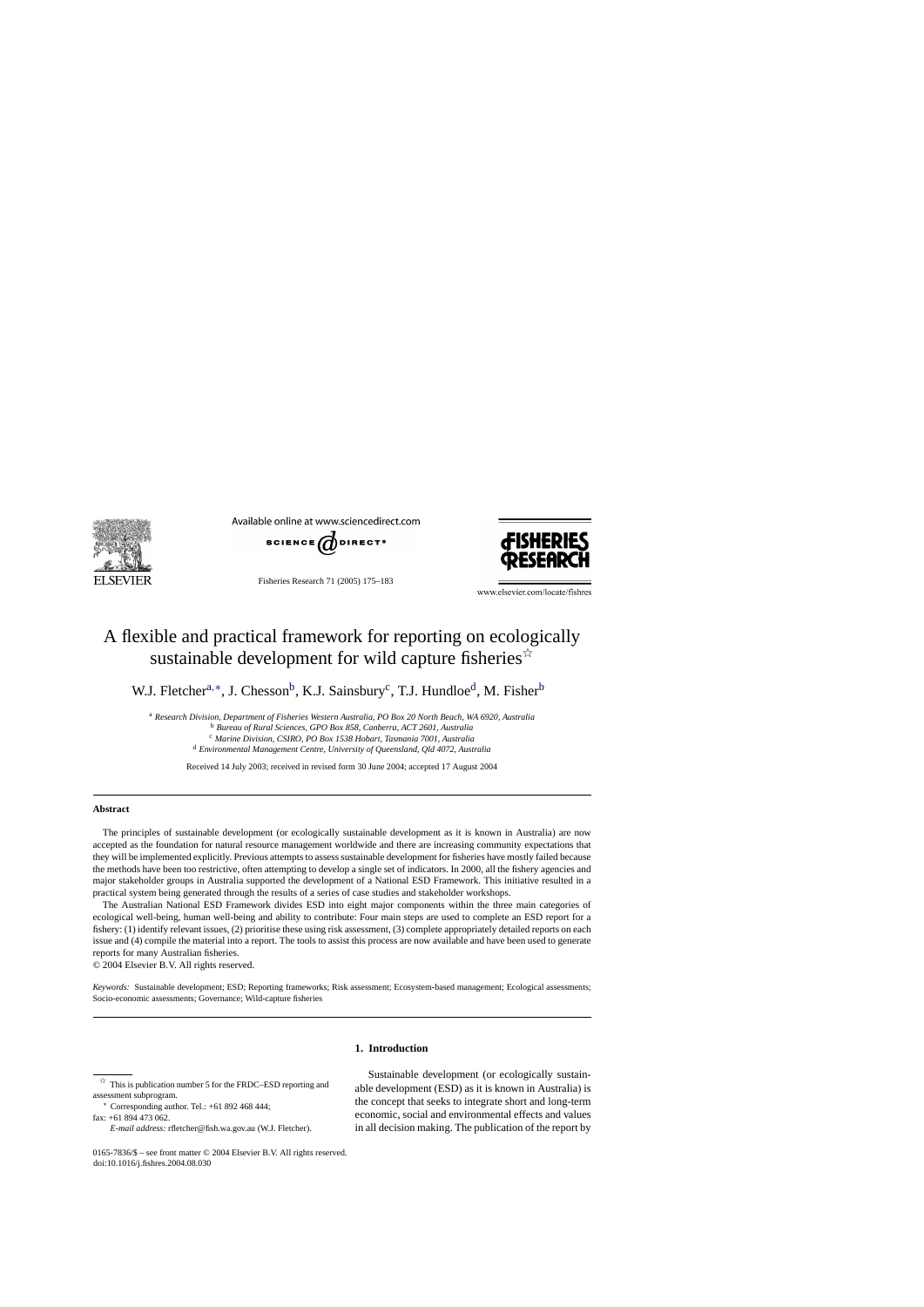the [WCED \(1987\)](#page-8-0) "Our Common Future" defined this concept as "development (which) meets the needs of the present without compromising the ability of future generations, to meet their own needs". It therefore represents a fundamental shift in public policy because it should affect the operations of all government departments and industry, at least to some degree [\(PC, 1999\).](#page-8-0) Whilst a considerable level of thought and effort has occurred, the complexity of issues raised, which often extend beyond an agency's (or industries') traditional sphere of experience, has meant that sustainable development has been an elusive concept to both implement effectively and demonstrate achievement in a practical manner.

The expanding expectations of the general community, which are increasingly reflected in specific initiatives related to trade and markets, require concerted efforts to make sustainable development an explicit part of the daily activities of government and industry alike. This paper outlines a way forward through the description of a framework that allows the practical implementation of ESD for wild capture fisheries management.

The principles of sustainable development are highly relevant to fisheries management. Fishing is an important activity throughout the world, contributing to the livelihoods of 200 million people, providing in excess of 100 million tonnes of fish and fish products annually for which over a billion people are dependent for their protein, cultural and social needs [\(FAO, 1999\).](#page-8-0) Moreover, the direct impacts of fishing (e.g. target stocks) combined with other human induced changes to the environment (e.g. pollution, habitat removal) and significant advances in technology have lead to many situations where these activities have clearly not been sustainable ([Mace, 1997\).](#page-8-0) Compounding this, the regulatory and access arrangements for fishing are often one of the more contentious areas of public policy.

Like all natural resource management issues, fisheries management involves far more than the mere setting of minimum biological limits for the affected species. Depending upon societal values, the acceptable level of exploitation (within biological limits) can range from 'do not harvest at all' to 'fully exploit them'. The development of effective fishery management arrangements, therefore, must deal with a highly complex labyrinth of environmental, social, economic and political values. It can be argued that fisheries management has for many years implicitly been integrating social, economic and ecological objectives within its decision making progress ([Fletcher, 2001\).](#page-8-0) Implementing sustainable development processes should assist agencies deal with these decisions and interactions to deliver more effective and transparent outcomes.

Over the past decade, various UN organisations and initiatives have worked on sustainable development issues. These have resulted in a Code of Conduct for Responsible Fisheries ([FAO, 1995\)](#page-8-0) and a set of technical guidelines to support this Code and facilitate its implementation [\(FAO, 1999\).](#page-8-0) These guidelines brought together the available knowledge related to fisheries and proposed a set of practical approaches to develop and use a 'sustainable development reference system' (SDRS) to measure progress towards sustainable development [\(Garcia et al., 2000\).](#page-8-0)

Within Australia, all fisheries agencies are committed to the process of implementing sustainable development, however, it is not yet obvious to the general public that these principles are being applied. Recently, changes to environmental legislation at the state and federal levels have meant that independent (i.e. nonfisheries agency) assessments of fisheries activities are now required. Moreover, there has been an increased focus on the potential for eco-labelling in the development or maintenance of export markets.

To facilitate the implementation of sustainable development principles within Australian fisheries in an efficient and consistent manner, an ESD Reference group was established. This included the heads of most fisheries agencies along with representatives of major industry and other stakeholder groups. One of the results of this initiative has been the development of a National ESD Framework for Australian Fisheries.

#### **2. A conceptual ESD framework for fisheries**

While the high-level objectives of sustainable development are relatively simple in concept, translation of these into operational objectives at the fishery management plan level has proved difficult to achieve ([Garcia,](#page-8-0) [2000\).](#page-8-0) Most fisheries agencies have measures for some components of sustainable development, particularly those related to the target species [\(Sainsbury et al.,](#page-8-0)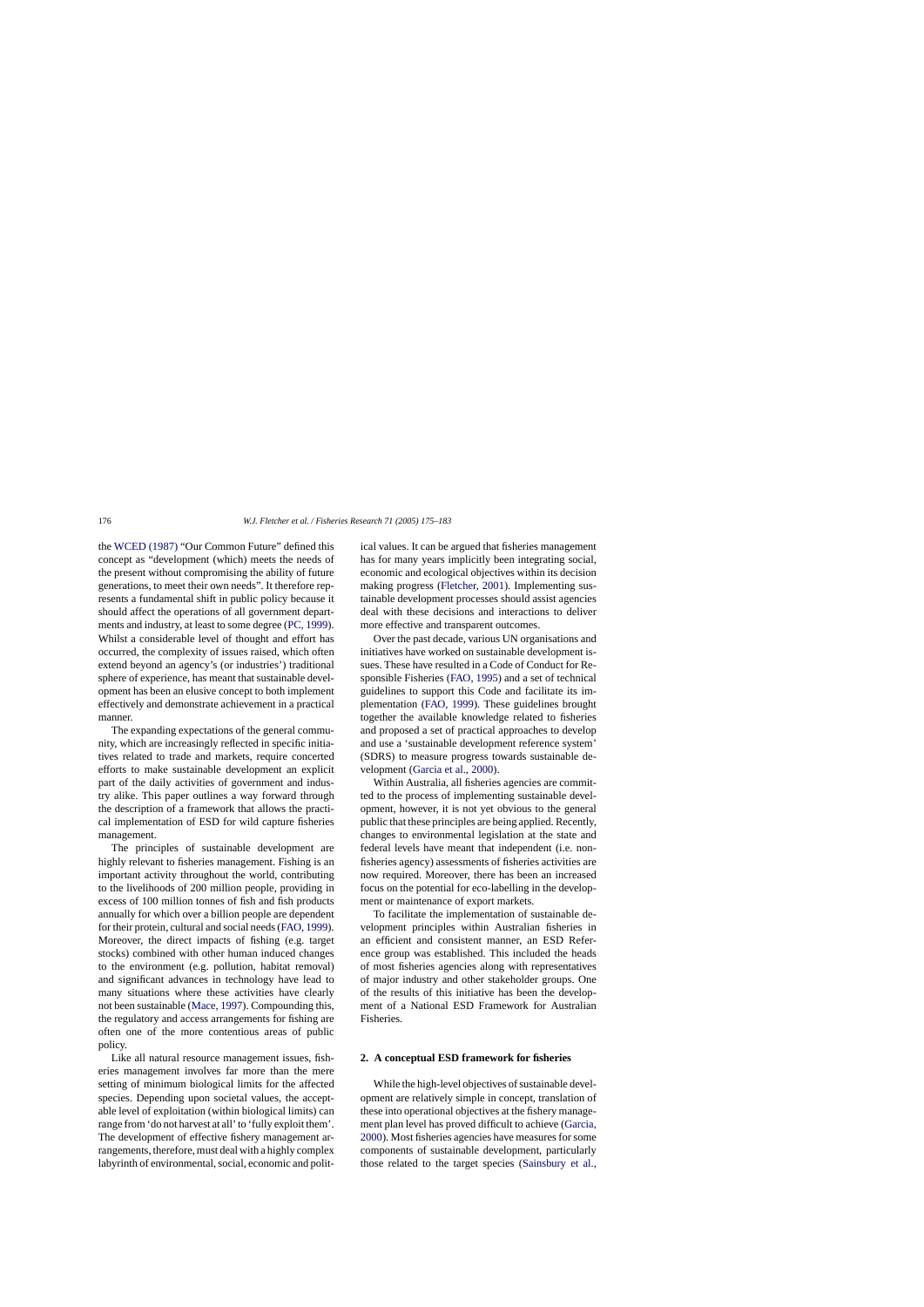[1998\).](#page-8-0) However, without clear objectives, indicators and performance measures for all aspects of sustainable development, fisheries agencies and the industry risk being unable to demonstrate that they are achieving, or even pursuing this concept.

Most previous attempts to implement sustainable development principles for fisheries have failed, largely because the frameworks used have been too restrictive, often attempting to develop a single set of indicators that could be used across all fisheries [\(Staples, 1997\).](#page-8-0) Given the high-level of disparity in the issues affecting fisheries, this approach usually results in the focus being at such a high-level that they cannot be effectively measured. Alternatively, a large number of indicators are developed many of which are irrelevant, redundant or not measurable.

The initial focus of attention should not be to find suitable indicators, but on the development of a set of effective operational objectives that specify the outcomes wanted for each fishery. Progress against each of these operational objectives should be measurable by an appropriate indicator (with its level of bias/robustness acknowledged), along with an explicit 'performance measure' that provides a clear statement of what is acceptable performance and what is not. Given that the issues and circumstances vary greatly among fisheries, this requires a flexible process is to systematically identify the relevant issues, develop suitable operational objectives and then work out what indicators (if any) need to be measured.

The ESD Reference group met in June 2000 and adapted the general sustainable development concepts, as stated in the National Strategy on ESD ([CoA, 1992\),](#page-7-0) into a series of high-level objectives specifically relevant to fisheries. In addition, this meeting developed a draft conceptual framework for reporting and assessing performance against these objectives. This conceptual framework included elements from the General Sustainability Framework, the Commission on Sustainable Development Framework, the BRS ESD Framework and the Pressure-State-Response Framework. The specific benefits and difficulties of each of these have been reviewed extensively (e.g. [FAO, 1999; Garcia and](#page-8-0) [Staples, 2000\).](#page-8-0) The framework was further developed through the results of a series of case studies and stakeholder workshops covering a variety of fisheries and jurisdictions.

## *2.1. Objectives and components of sustainable development for fisheries*

Using the general objectives of sustainable development, the ESD Reference group agreed that the core objectives for fisheries were to:

- (1) protect biodiversity and maintain essential ecological processes;
- (2) enhance individual and community well-being by following a path of economic development that safeguards the welfare of current and future generations; and
- (3) provide effective legal, institutional and economic frameworks for ecologically sustainable development.

From these three core objectives, eight major components of sustainable development were identified that cover the ecological, social, economic and institutional areas to allow a full assessment of the sustainability of a fishery.

# *2.2. Contributions of the fishery to ecological well-being*

- (1) Retained species: what is the impact of the fishery on the species that the fishery wants to capture? These include all species that are kept and used at least some of the time even if caught incidentally.
- (2) Non-retained species: what is the impact of the fishery on species that are caught or directly impacted by the fishery but are never kept/used?
- (3) General ecosystem: what are the potential indirect and more general impacts of fishing—including effects on the habitat and trophic dynamics?

# *2.3. Contributions of the fishery to human well-being*

- (1) Indigenous well-being: how does the fishery affect indigenous communities?
- (2) Community and regional well-being: are there local or regional communities that are dependent on or affected by the fishery and are they supportive of, or negative about, its operation?
- (3) Social and economic well-being: how does the fishery contribute to the demands of consumers, the need for fishers and associated industries to earn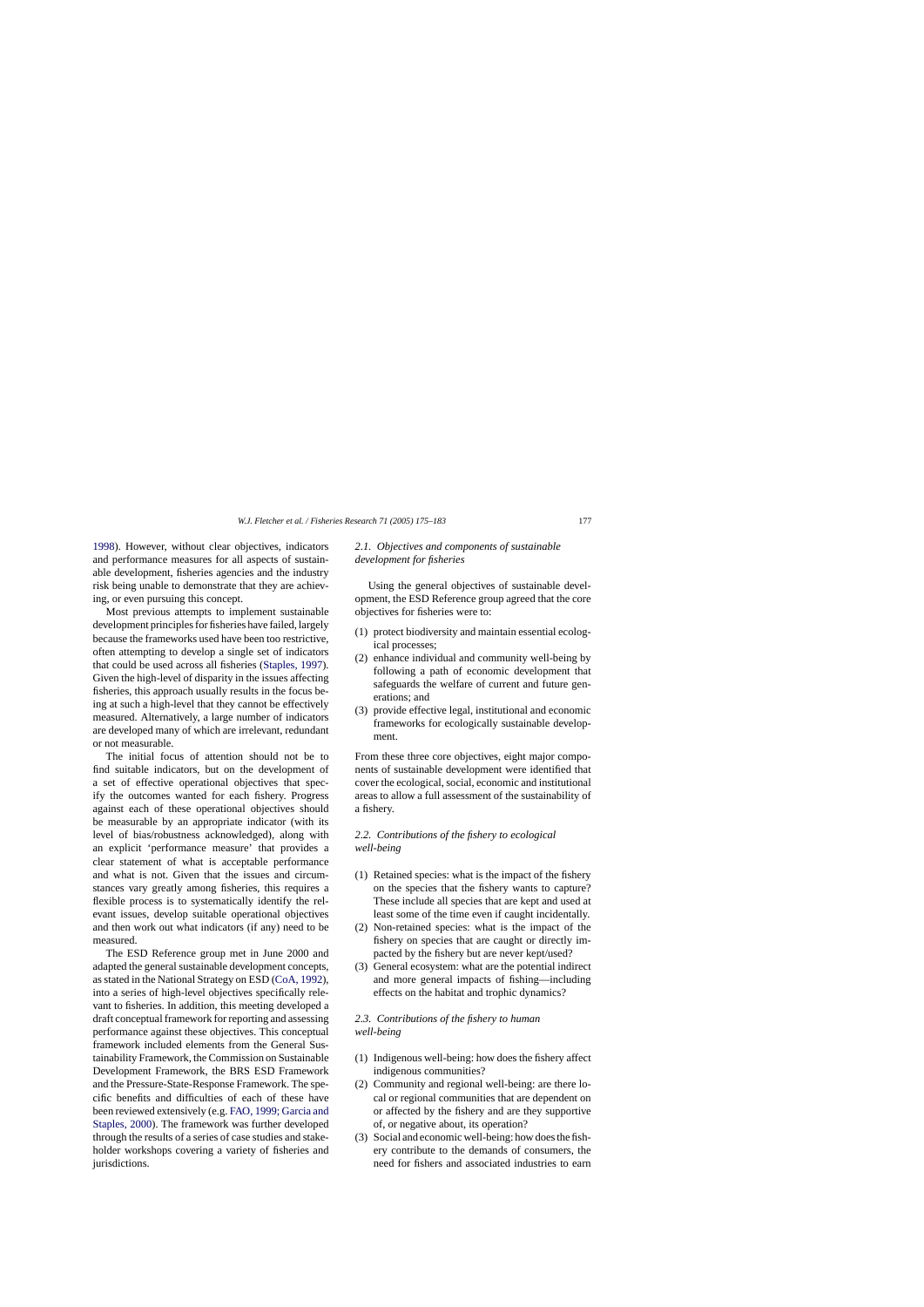income and generate economic returns at the national level?

# *2.4. Factors affecting the ability of the fishery to contribute*

- (1) Impact of the environment on the fishery: are there issues that may reduce or improve performance of the fishery that are outside of the direct control of the management agency/industry?
- (2) Governance arrangements: does the fishery have sufficient management processes and arrangements to enable an adequate level of performance?

#### *2.5. Scope*

The scope of the framework was defined as 'the contribution of the fishery to sustainable development', where the fishery is the legislative entity as defined by the management agency. Reporting at this level allows a direct link between the assessment of performance and the taking of management actions to improve performance ([Chesson et al., 2000\).](#page-7-0) It also minimises the difficulties in drawing boundaries of what to include in an assessment. This does not mean that impacts of other fisheries or other activities are ignored, but they are considered only in terms of their impacts on the ability of the fishery being examined to meet its agreed objectives.

## **3. The National ESD reporting framework for fisheries**

The National ESD Reporting Framework uses a four-part process that involves (1) the identification of relevant issues, (2) prioritisation of these using risk assessment, (3) completing an appropriately detailed report on each issue and (4) compiling this material (including background information) into an appropriate format (See Fig. 1 for summary).

# *3.1. Identifying issues—using component trees (step 1)*

To be useful, the eight components of sustainable development have to be divided into sub-components down to the level where operational objectives can be developed. The method adopted to facilitate this flexibility (and visibility) is the BRS component tree design ([Chesson et al., 1999\).](#page-7-0) This design has been improved by developing a set of generic component trees, one for each of the eight major components of sustainable development as the starting point for each assessment. An example of these trees is shown in [Fig. 2](#page-4-0) and all eight



Fig. 1. Summary of the National ESD Reporting Framework.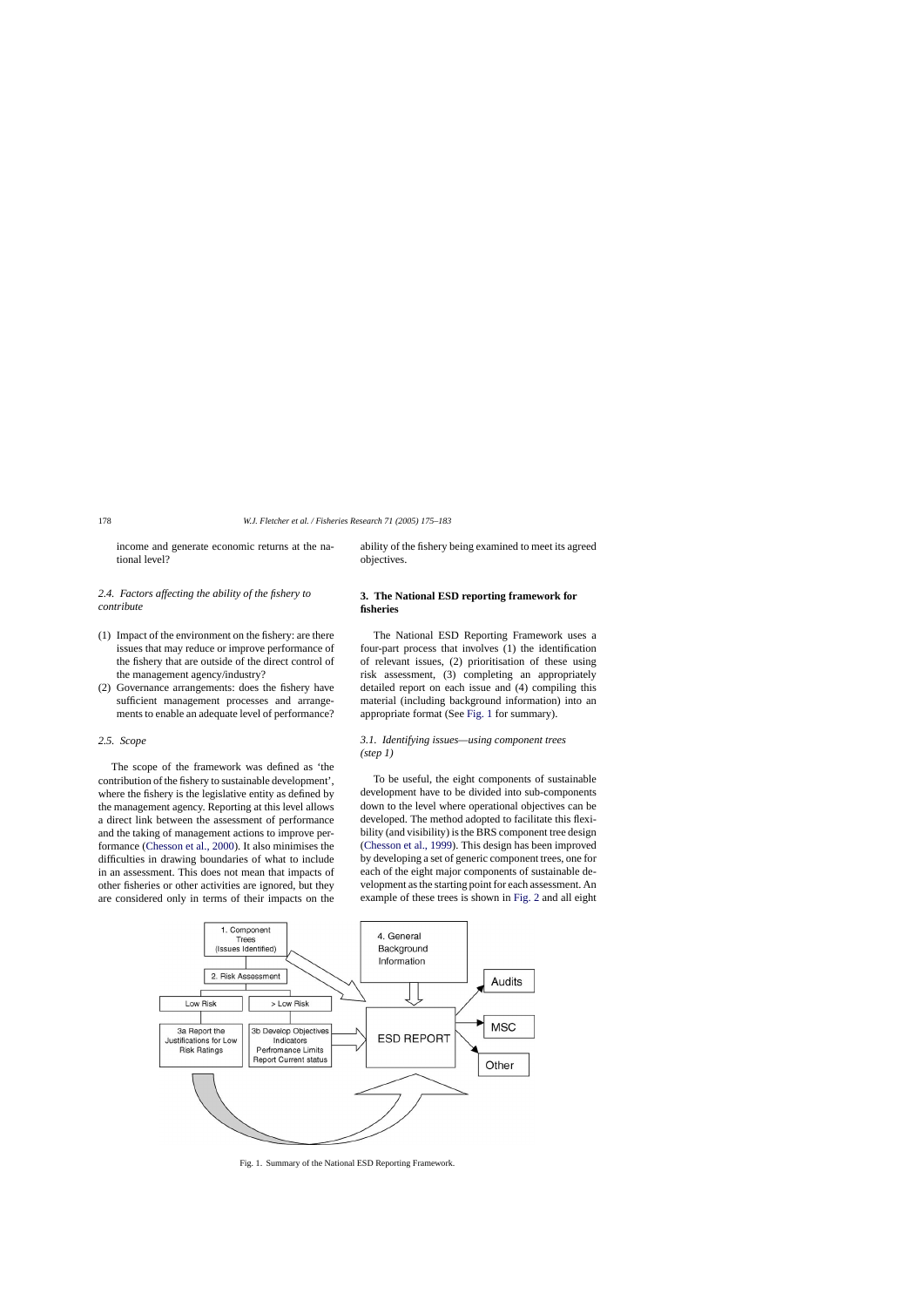<span id="page-4-0"></span>

Fig. 2. An example of one of the eight generic component trees (general ecosystem tree).

trees can be found in the *'*How to' guide ([Fletcher et](#page-8-0) [al., 2002\).](#page-8-0)

Each of the generic trees is modified to make it specific to the fishery being examined by expanding (splitting) or contracting (removing/lumping) the number of sub-components as required. Preferably, this is done in an open consultative process to obtain input from all stakeholder groups. The outcome from this process can result in very different trees depending upon the fishery. For example, an abalone fishery is unlikely to require assessment of a number of the sub-components shown in Fig. 2 (e.g. bait collection, ghost fishing) whereas a trawl fishery may need to separately assess their impacts on a number of different benthic habitat categories.

Using these generic component trees provides a consistent mechanism for determining whether an issue is relevant for a fishery. Thus, it requires both the specification and discussion of what are not issues as much as determining what are issues. This should result in fewer relevant issues being omitted. A further advantage is that the tree structure helps focus peoples attention and deal with the different types of issues in a structured manner (i.e., helps to separate discussions of environmental issues from 'moral' issues).

## *3.2. Prioritisation process using risk assessment tools (step 2)*

The number of potential issues that may be identified for any fishery can be large. The importance of these will often vary from relatively insignificant to critical, and therefore a process to prioritise these is needed. For the environmental components, a prioritisation process, using qualitative risk assessment methods (based on the [Australian standard AS/NZS 4360](#page-8-0)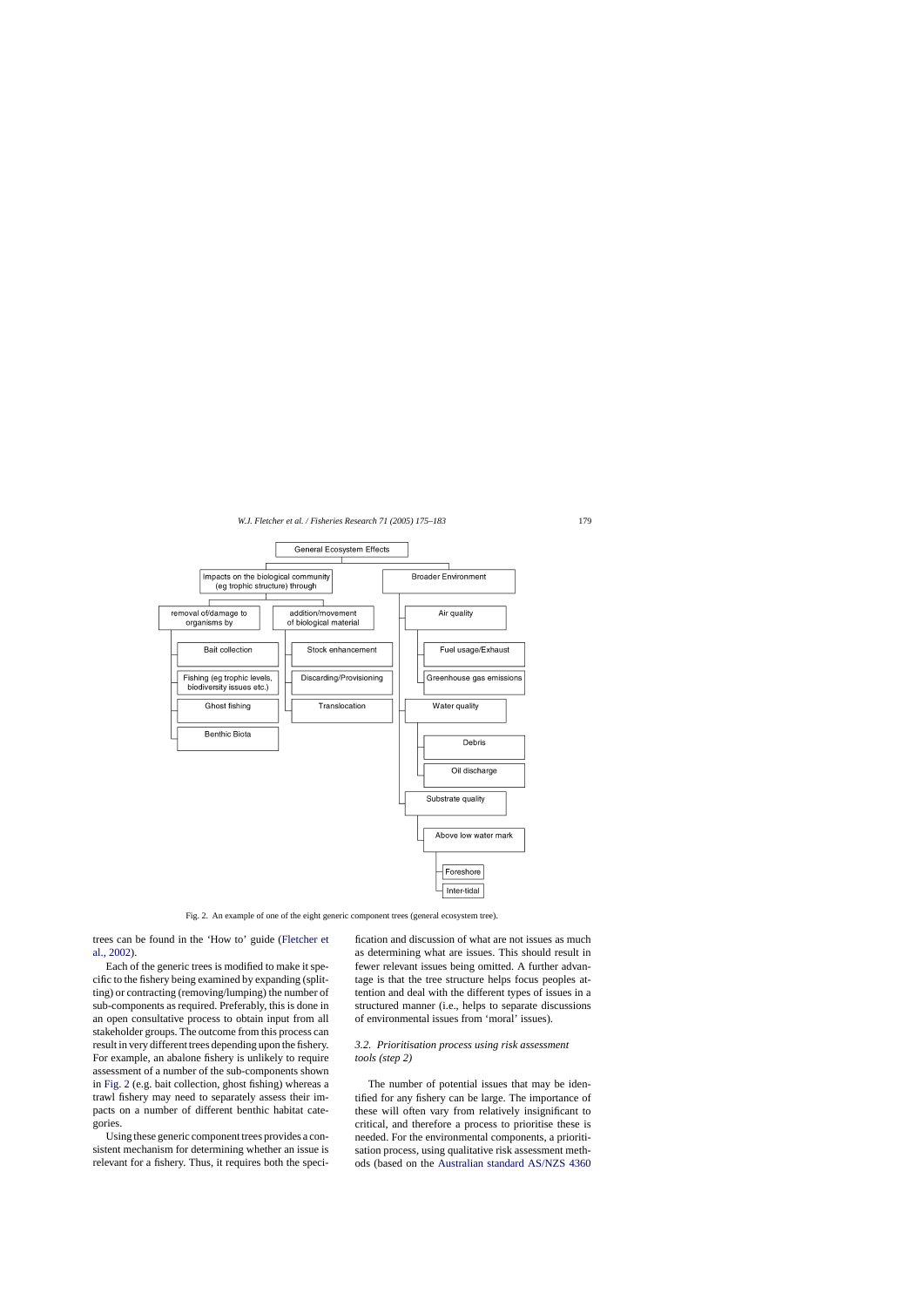[1999\),](#page-8-0) is completed to determine the appropriate level of management response.

Risk assessment involves the examination of the potential consequences for each issue and determining how likely these are to occur from the activities of the fishery. To assist in obtaining realistic and consistent estimates of risk, five consequence tables specific to fisheries management issues have been developed. These tables cover the potential range of impacts of a fishery on (1) retained species, (2) byproduct species, (3) the benthic habitat, (4) the broader ecosystem plus, (5) a generic table for all other situations. Each table specifies five qualitative levels that range from negligible (e.g. no measurable effect) up to catastrophic/irreversible (e.g. species extinction) consequences (see [Fletcher et al., 2002](#page-8-0) for full details).

To determine the likelihood of any particular consequence actually occurring, the process identifies one of six levels ranging from remote to likely, based upon the collective wisdom of the participants. From the multiplication of the scores for consequence and likelihood, the overall risk level is calculated (total scores vary from 0–30) which are separated into one of five risk categories: negligible, low moderate, high, and extreme (see Table 1 for details).

Only issues of sufficient risk (moderate, high and extreme), or those that require specific management actions to achieve a low risk rating, need to have full performance reports completed. For issues classified as low or even negligible risk, the system still requires that the justifications for arriving at these low scores be documented as part of the report. The description of why each of the risk assessment scores were assigned is much more important than the scores themselves. This allows all stakeholders and interested parties to see why issues were accorded these ratings. It also assists the effectiveness of any future reviews of the risks because it will be easier to recognise if there has been any change in either the status and/or understanding of the issue if the original justifications are recorded.

#### *3.3. Completing component reports (step 3)*

For issues that require explicit management, a detailed performance report is generated. A set of standard headings has been developed [\(Table 2\)](#page-6-0) which ensures that there is a consistency of focus and attention across all issues. They also allow for the separation of the discussions concerning performance measures from the discussions about the actual indicator and the adequacy of their measurement etc.

The first step in developing these performance reports is to specify an operational objective. The operational objective needs to have a direct and practical interpretation in the context of the management of the fishery and, most importantly, performance needs to be measurable and auditable. It should also be consistent with, and clearly linked to any higher-level objectives that might appear in legislation, policy statements or management plans (i.e. provide the justification for selecting this objective compared to any other given higher-level objectives).

The indicator is the measure that is to be used to track changes with respect to an operational objective. The performance measure, however, must specify how to interpret the indicator by outlining one or more reference points (e.g. biomass should remain as close as possible to *x* but no lower than *y*) or simply in terms of a trend (e.g. increasing is desirable, decreasing is undesirable). Thus, the operational objective, indicator and performance measure are a package. All three are needed before any one of them is useful.

The system also includes headings for evaluation, data quality and availability, robustness of the indicator and/or performance measure, the management responses, and any external drivers (see [Table 2\).](#page-6-0) The

| Table 1 |                          |
|---------|--------------------------|
|         | Risk ranking definitions |

| Risk       | Score     | Likely management response                         | Reporting                 |
|------------|-----------|----------------------------------------------------|---------------------------|
| Negligible |           | Nil                                                | Short justification only  |
| Low        | l-6       | None specific                                      | Full justification needed |
| Moderate   | $7 - 12$  | Specific management needed                         | Full performance report   |
| High       | $13 - 20$ | Possible increases to management activities needed | Full performance report   |
| Extreme    | $20 - 36$ | Likely additional management activities needed     | Full performance report   |
|            |           |                                                    |                           |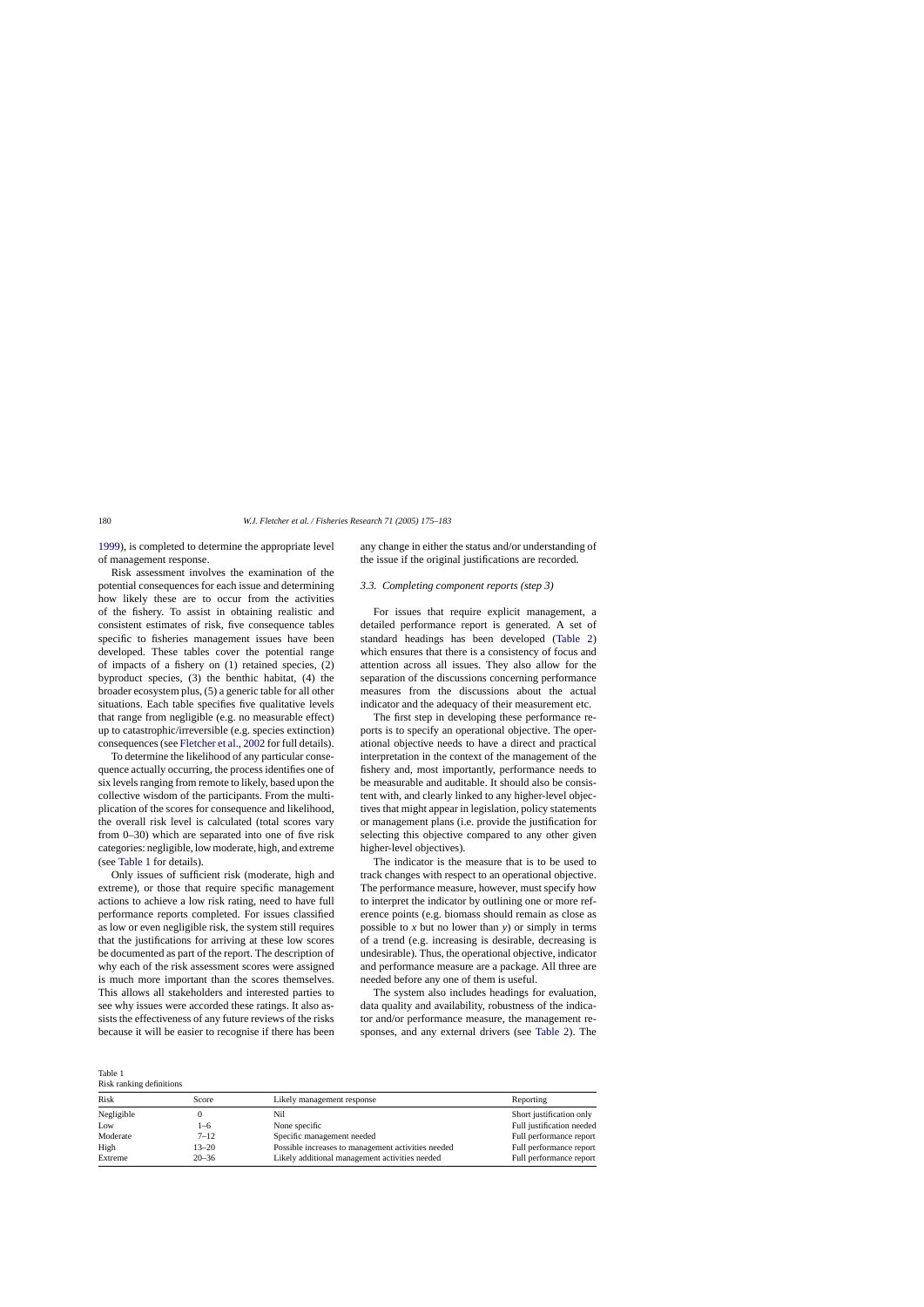<span id="page-6-0"></span>

| Table 2                                          |
|--------------------------------------------------|
| Descriptions of headings for performance reports |

| Performance report heading                     | Description                                                                                            |
|------------------------------------------------|--------------------------------------------------------------------------------------------------------|
| Rationale for inclusion                        | Why is this considered an issue? What was the outcome of the risk assessment?                          |
| Operational objective (plus justification)     | What outcome are your trying to achieve and why?                                                       |
| Indicator                                      | What are you going to use to measure performance?                                                      |
| Performance measure/limit plus (justification) | What levels define acceptable and unacceptable performance and why?                                    |
| Data requirements/availability                 | What monitoring programs are needed?                                                                   |
| Evaluation                                     | What is the current performance of the fishery for this issue?                                         |
| Robustness                                     | How robust is the indicator and/or the performance measure in assessing performance against            |
|                                                | the objective?                                                                                         |
| Fisheries management response                  |                                                                                                        |
| Current                                        | What are the management actions currently being used to achieve acceptable performance?                |
| Future                                         | What extra management is to be introduced?                                                             |
| Actions if performance limit is exceeded       | What will happen if the indicator suggests performance is not acceptable?                              |
| Comments and action                            | Summarise what actions will happen in the coming years                                                 |
| <b>External drivers</b>                        | What factors, outside of the fisheries agency control may affect performance against the<br>objective? |

inclusion of the management responses, particularly in relation to the data presented, makes the explicit link between the operational objective, the measurement and reporting of performance and the action to be taken to maintain or improve that performance. This is an important distinction, and is an advantage of this framework, compared to other systems ([Chesson et al.,](#page-7-0) [2000\).](#page-7-0) This allows for the assessment of whether the management strategy outlined is appropriate given the level of understanding of an issue and the level of precaution currently being applied.

#### *3.4. Compile a report (step 4)*

The final step is to compile the information into a comprehensive report that provides a description of the fishery and the environment within which the fishery operates. This allows the other sections of the report to be put in context. The background material should include:

- the history of the fishery;
- where the fishery operates;
- the kind of fishing methods used;
- summaries of the biological characteristics of the major species, habitats and environment that could be affected; and
- the social and economic environments that the fishery operates within.

The material contained within this report can then be used to generate applications or submissions to third party auditors and other agencies.

#### **4. Discussion**

The National ESD Reporting Framework examines the contribution to sustainable development of an activity, (in this case fishing). This differs from other reporting frameworks many of which have tended to examine the impact of all activities on a locality or a particular resource (such as forests). Furthermore, the ESD reports on fisheries are not designed to show that a fishery will continue indefinitely or how it can remain viable, which is the intention of some other reporting frameworks. Instead, the framework is designed to show how a fishery currently contributes to sustainable development, whether this contribution is positive or negative.

The approach taken has resulted in a practical system that should allow reports on all elements of sustainable development to be generated for a fishery. The system not only covers all the issues required for ecosystem-based management but also those needed for social and economic assessments. The outcomes from the initial case studies (see [Whitworth et al., 2002](#page-8-0) for details) and the subsequent application of this process for over 20 fisheries in Western Australia (e.g.[DoF,](#page-7-0)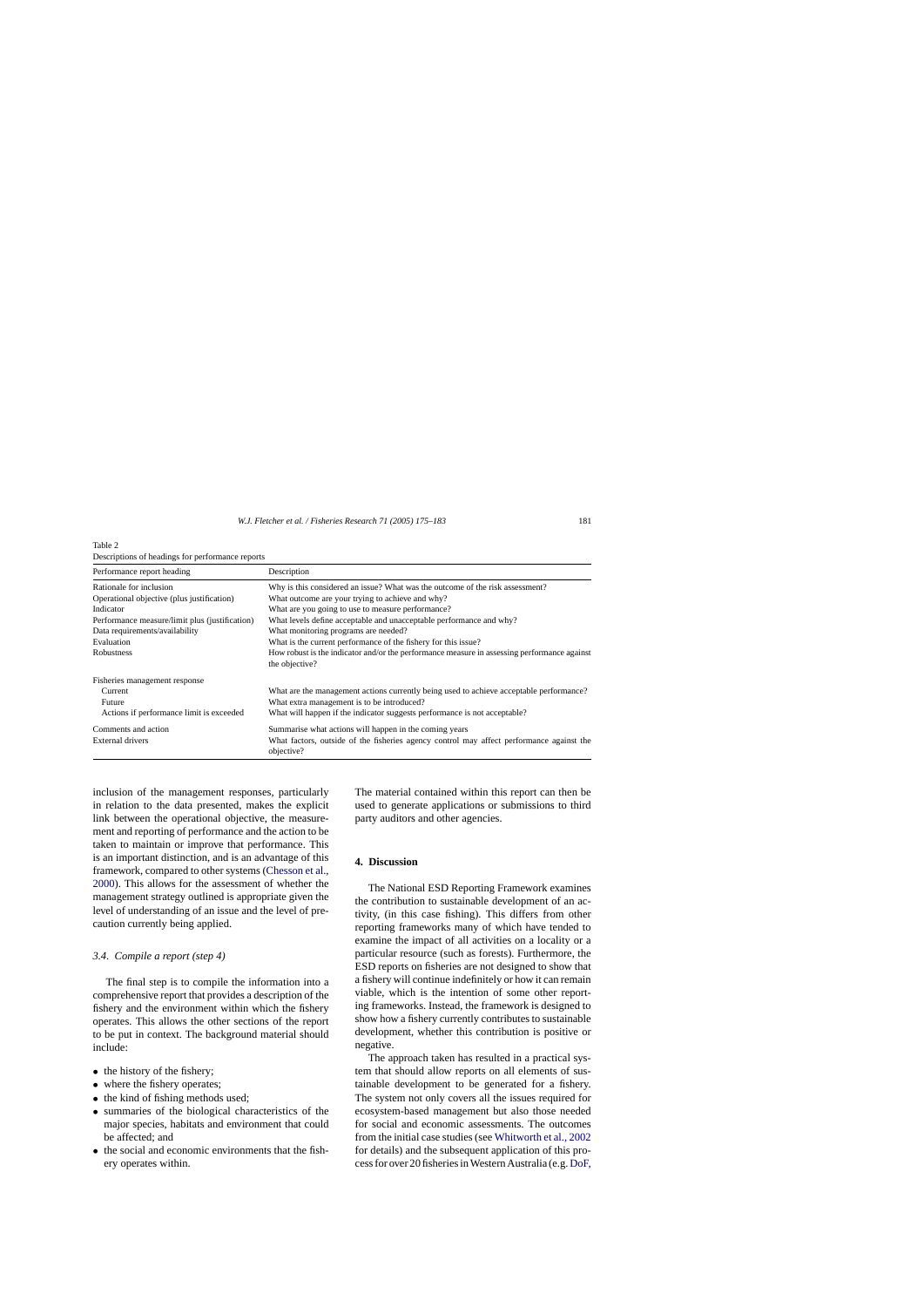<span id="page-7-0"></span>2002a, 2002b, 2002c) have proved the system capable of operating across many types of fisheries.

The key elements of the framework include the allowance for flexibility whilst ensuring a rigorous and disciplined approach is taken. Further, the incorporation of risk assessment techniques within the framework should allow the broad spectrum of issues that are associated with each fishery to be dealt with in an appropriate and efficient manner.

The framework can be used as more than a reporting tool, it can outline a whole system of management because it describes what you are trying to achieve, how you will measure your success, whether this is being achieved or not and what you plan to do in the future to meet these objectives. Therefore, the high-level of discipline required to complete this task should lead to a process of continuous improvement and therefore the achievement of 'best practice' performance for fisheries management. Moreover, the high-levels of transparency in the decision making processes that are a major part of this process should significantly reduce the level of routine enquiries about regulatory decisions that currently consume considerable levels of management resources.

The information generated by this process can be used for a number of purposes. Thus, a full ESD report can be considered as curriculum vitae for a fishery with the information contained able to meet most internal requirements (such as reports to Government/Parliament) and external requirements (e.g. applications to a relevant environment agency, or external auditors (such as the Marine Stewardship Council, etc.). What is not explored in the current framework is the relative benefit of one fishery compared to another fishery or to another industry/sector. Ultimately when each fishery has been assessed in a bioregion, examinations that assess the relative contributions and costs of all fisheries will be possible. Similarly, when all fisheries (and their interactions) have been assessed, comparisons with and interactions among other sectors can be explored. Modified frameworks to deal with these types of assessments are currently being developed and tested.

There has already been interest in the application of suitably modified versions of this framework to report on ESD for other natural resource management sectors (e.g. aquaculture and agriculture). Furthermore, some non-natural resource management agencies (e.g. transport departments) have also seen the potential benefits of this system. This demonstrates the basic value of the framework as a methodology for assisting in the operation and management of any activity.

## **Acknowledgements**

This work was completed with funding from the Fisheries Research and Development Corporation (FRDC project 2000/145). This project required a large degree of collaboration and effort to complete. In particular, we thank the specific involvement of Mr. Peter Dundas-Smith from FRDC who has provided ongoing support for this and other ESD related projects. The members of the ESD Reference group, which included representatives of all eight state, territory and commonwealth fisheries agencies in Australia, the Australian Seafood Industry Council (ASIC), RecFish (the national recreational fishing association), Environment Australia (the federal environment agency); ATSIC (the national indigenous representative body), WWF and the Marine Coastal Community Network who greatly assisted in ensuring that sensible outcomes were produced. Finally, we also thank the eight case study managers who helped organise the initial series of workshops, the outcomes of which formed the basis to develop this framework.

#### **References**

- Chesson, J., Clayton, H., Whitworth, B., 1999. Evaluation of fisheries-management systems with respect to sustainable development. ICES J. Mar. Sci. 56, 980–984.
- Chesson, J., Whitworth, B., Smith, T., 2000. Reporting on Ecological Sustainable Development: The Reporting Framework of the Standing Committee on Fisheries and Aquaculture in Relation to National and International Experience. Bureau of Rural Sciences, Canberra, 100 pp.
- CoA (Commonwealth of Australia), 1992. The National Strategy for Ecologically Sustainable Development, AGPS, Canberra.
- DoF, 2002a. Application to Environment Australia on the Shark Bay Prawn Fishery. Department of Fisheries, Government of Western Australia, April 2002, 138 pp. [http://www.ea.gov.au/coasts/](http://www.ea.gov.au/coasts/fisheries/assessment/wa/index.html) [fisheries/assessment/wa/index.html.](http://www.ea.gov.au/coasts/fisheries/assessment/wa/index.html)
- DoF, 2002b. Application to Environment Australia on the Western Australian Abalone Fishery, November 2002, 122 pp. <http://www.ea.gov.au/coasts/fisheries/assessment/wa/index.html>.
- DoF, 2002c. Application to Environment Australia on the Shark Bay Snapper Fishery. Department of Fisheries, Government of